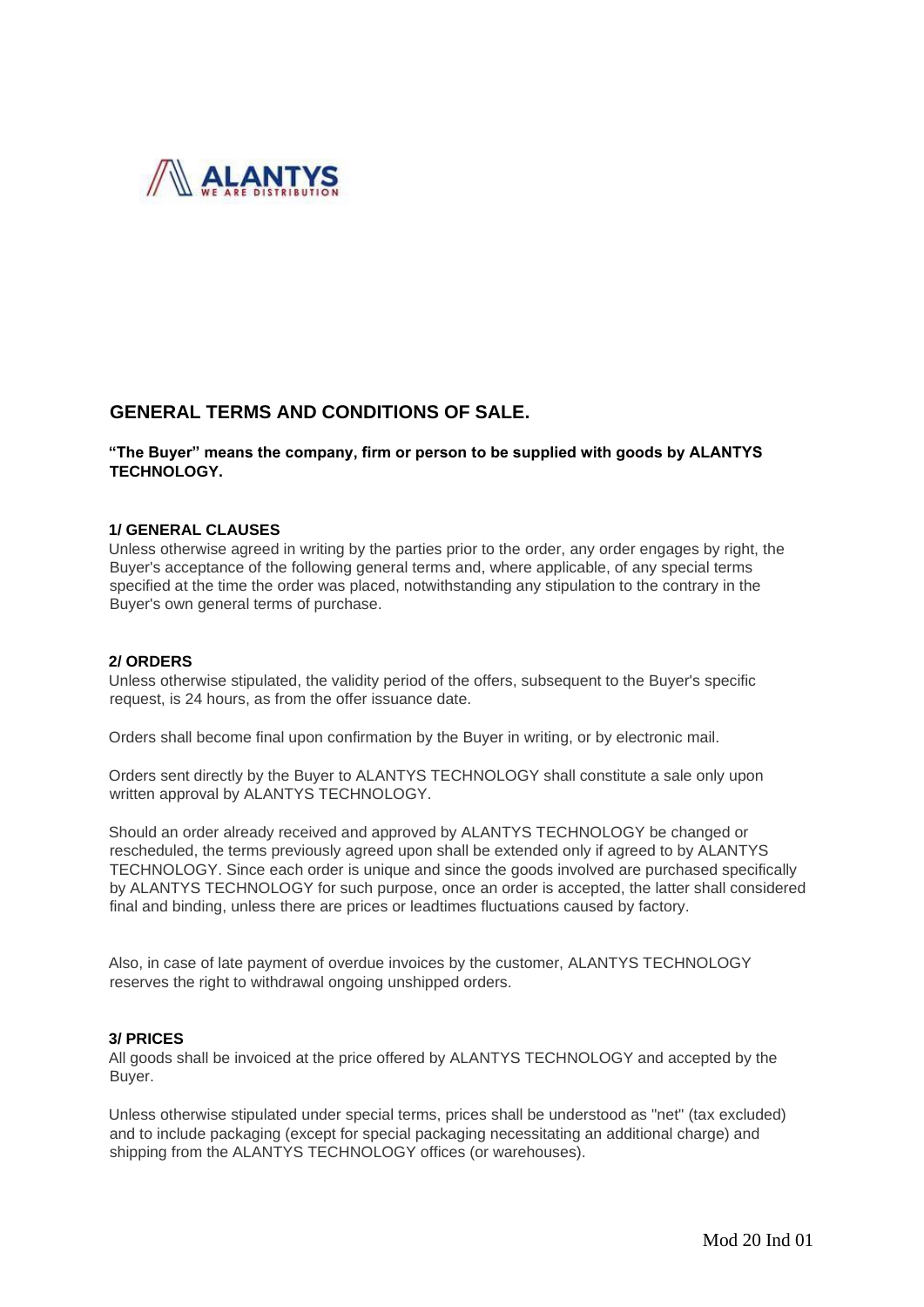Also, ALANTYS TECHNOLOGY cannot be held legaly responsible for any factory price raise or amendment from the vendor, as acting as an intermediary between factories and the end customer.

## **4/ DELIVERY**

Unless otherwise stipulated, delivery shall be deemed to have been performed by a simple "Letter of Release" informing the Buyer that the goods are at his/her disposal or by delivery to a shipper or carrier selected by the Buyer in the ALANTYS TECHNOLOGY offices (or warehouses).

Delivery schedules quoted by ALANTYS TECHNOLOGY are best estimates only and time is expressly not of the essence. Also, ALANTYS TECHNOLOGY cannot bé held legaly responsible for any late delivery or cancelation from the vendor, as acting as an intermediary between factories and the end customer.

Unless otherwise expressly stipulated in writing between the parties, late deliveries cannot give rise to any order cancellation, any compensation whatsoever, or the application of any late fulfilment penalty.

ALANTYS TECHNOLOGY shall be entitled to perform complete or partial deliveries. In addition, ALANTYS TECHNOLOGY shall be automatically relieved of any time limit commitment in respect of its deliveries and expressly reserves the right to suspend such deliveries:

- in the event that the Buyer does not, in whole or in part, abide by the agreed upon terms of payment;
- in the event of force majeure, or of events such as labour unrest, an epidemic, war, requisition, fire, flood, equipment-related accidents, excess waste, transportation breakdowns or delays, and, more generally, any cause that may result in total or partial work stoppage at ALANTYS TECHNOLOGY, or at one of its suppliers;
- in the event that the government of the country of origin of the goods listed in the Buyer's order should enact an export ban.
- in case of lost stocks or cancelled orders for any reason from Alantys suppliers, Alantys cannot be help responsible for any damages or costs claimed by the customer.

ALANTYS TECHNOLOGY reserves the option to perform partial deliveries that would give rise to separate invoices. Moreover, any partial delivery shall constitute a separate transaction, the payment of which cannot be deferred.

#### **5/ CLAIMS**

It shall be the Buyer's responsibility to inspect, or arrange for the inspection of, the goods upon their delivery to ascertain their condition and their conformity to the order. No claim can be raised against ALANTYS TECHNOLOGY, the carrier, or the shipping agent, for non conformance, losses, defects or damages to the goods unless an irrefutable report is forwarded in authentic form to ALANTYS TECHNOLOGY within 24 hours of the goods' arrival in the Buyer's facilities.

Any claim related to the patent defects of, or non conformity of, the goods delivered, as compared to the goods ordered, must therefore be expressed in writing by the Buyer, within a period of 8 days of the date on which the goods arrive in the Buyer's facilities.

The return of any product must be the subject of a previous and formal agreement between ALANTYS TECHNOLOGY and the Buyer, in order for those goods to be assigned a return number. The acceptance of a returned goods shall be subject to the following conditions being met:

- the exact reason for the refusal must be indicated for each good considered defective, accompanied, where applicable, by a test report;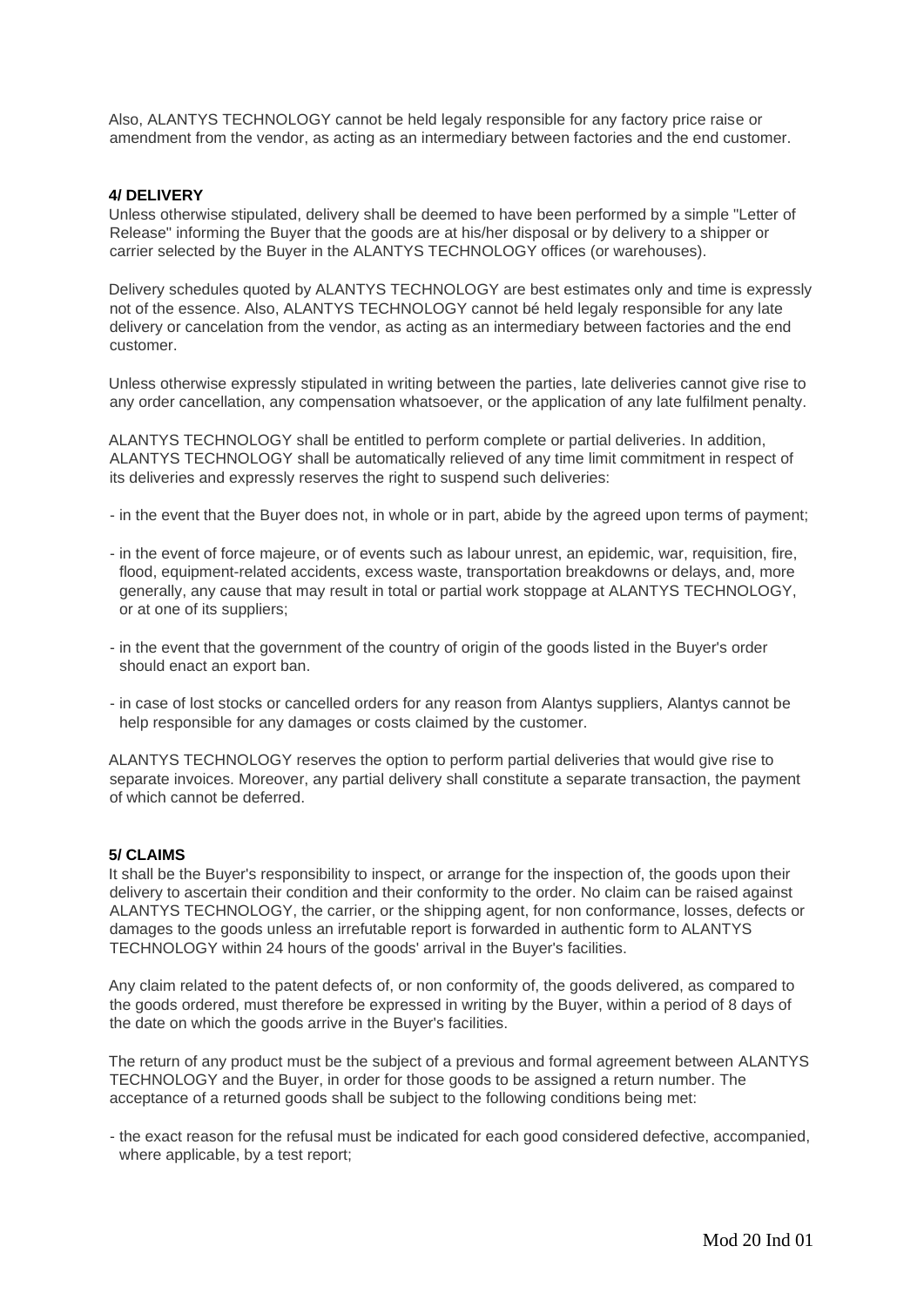- the goods must be returned in same condition, with all of its original packaging, and at the Buyer's expense;
- the goods must not have been damaged in any means whatsoever (in particular, while being stocked, inspected, assembled, or dismantled, etc.),
- the Buyer must not have modified the goods in any way.

Should ALANTYS TECHNOLOGY accept the returned product, it reserves the right to: either replace it or to credit the cost of the defective equipment.

The return of a product does not release the Buyer from his/her obligation to pay, by the agreed upon due date, the amount of the invoice(s) concerned.

In case of unaccepted return of materials, ALANTYS TECHNOLOGY may charge back the cost amounts to the customer for restocking, either cost of materials for non resellable items.

## **6/ TERMS OF PAYMENT**

Payments shall be made to the ALANTYS TECHNOLOGY address.

If the Buyer does not have an open account with ALANTYS TECHNOLOGY, the former shall be required to pay cash upon placing the order.

Unless otherwise specifically specified on the invoice, all goods shall be paid upon receipt of the corresponding invoice.

Any invoices presented for acceptance, and promissory notes, must be issued or returned within 7 days of receipt of the invoice.

The Buyer shall not be permitted to withhold any payment or postpone any due date, for any reason whatsoever, without the prior approval of ALANTYS TECHNOLOGY.

Should the full or partial payment not have been made by the agreed upon due date, ALANTYS TECHNOLOGY may suspend any further deliveries until full payment of the sums due, including principal and interest, has been made. Furthermore, in such case, ALANTYS TECHNOLOGY reserves the right to modify, without notice, the terms contractually agreed upon.

Any sum that shall remain unpaid on the due date shall automatically give rise to the application of an interest charge of one per cent (1%) per month, until full payment has been made.

In the event of non payment within forty-eight hours of the delivery of a formal notice to which no response has been given, the sale shall automatically be rescinded at the election of ALANTYS TECHNOLOGY, which shall be entitled to request, by way of an injunction, the return of the goods at the Buyer's expense, without prejudice to any other possible damages. The cancellation shall apply not only to the order at issue, but also to any previously unpaid orders, whether already delivered or in the course of being delivered, and whether or not the payment thereof has fallen due.

In the event of payment by means of commercial paper, the failure to return such instrument(s) shall be deemed as non-acceptance and tantamount to a default in payment. Similarly, in cases involving instalment payments, the non-payment of a single instalment shall result in immediate liability for the full debt, without prior formal notice.

Should ALANTYS TECHNOLOGY be forced to demand payment of its invoices, it shall be entitled, by means of a penalty clause, to a minimum fixed lump-sum compensation of 10 % of its claim, in addition to the conventional interests referred to above.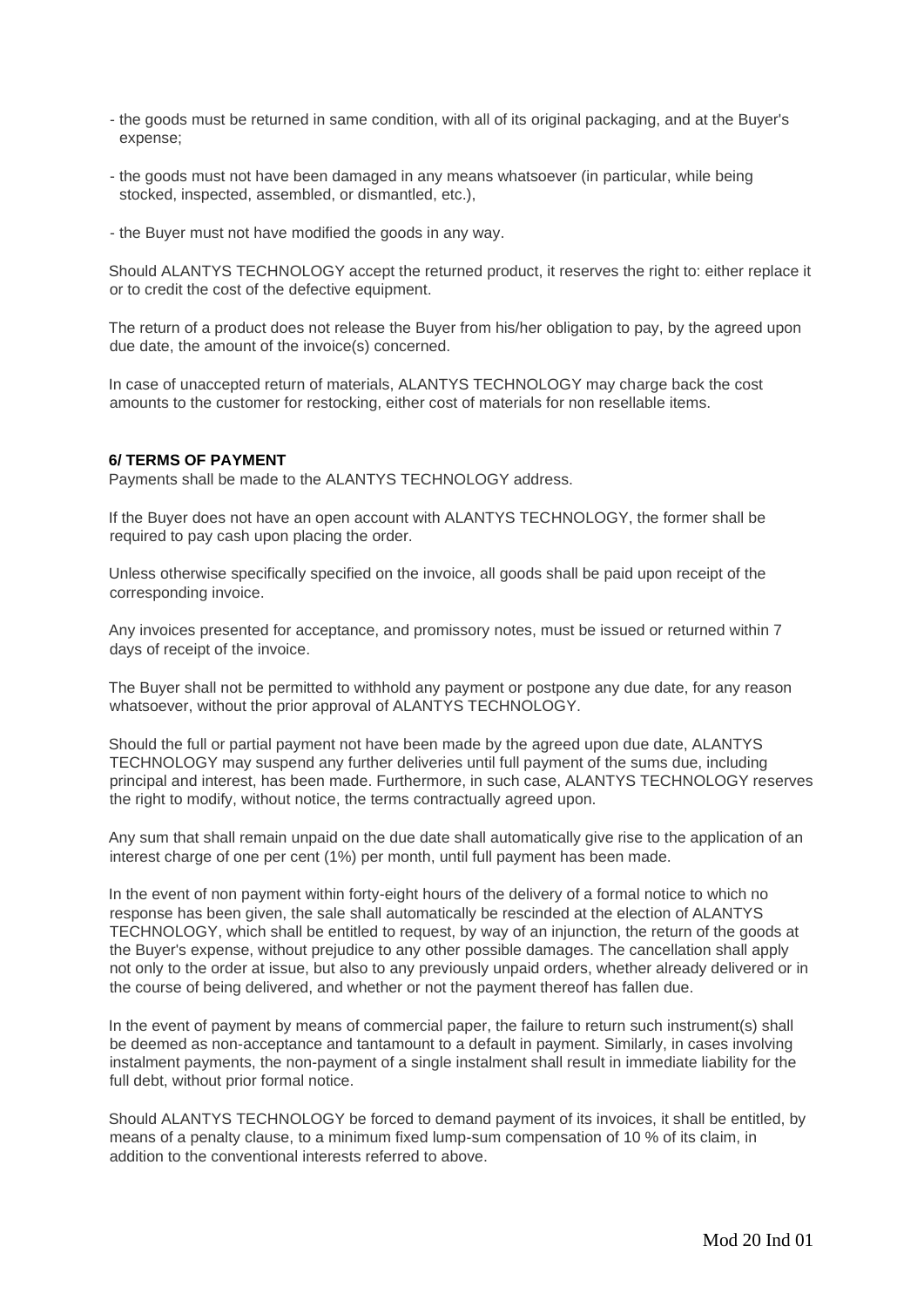# **7/ WARRANTY**

The ALANTYS TECHNOLOGY warranty extends strictly and solely to the conformity of the delivered goods as compared to the Buyer's order that includes the references and specifications of the manufacturers and suppliers.

The sole obligation incumbent upon ALANTYS TECHNOLOGY by virtue of such warranty shall be to refund the price of the product acknowledged to be defective (exclusively in the form of credit) or to replace it, at no charge and at its own initiative, with the exception of any other damages that may be payable in any capacity whatsoever.

Therefore, ALANTYS TECHNOLOGY shall not be bound by any other obligation such as, for example, to provide data, information, or advice.

ALANTYS TECHNOLOGY shall not be held liable, in any capacity whatsoever, for any injurious consequences befalling any person(s) and/or goods that may result, in particular, from the operation of the product or from its failure to function in a manner corresponding to the Buyer's expectations.

In this respect, ALANTYS TECHNOLOGY shall not be held liable for any damages whatsoever arising from losses or income shortfall incurred by the Buyer.

In any event, ALANTYS TECHNOLOGY' liability, if implied, cannot obligate the latter to pay damages.

Any defects and damage caused by normal wear and tear, or by an external accident, and, in general terms, any defect, are excluded from this warranty.

This warranty shall not apply to any patent defects for which the Buyer must assert his right under the conditions set forth in Article 5.

#### **8/ TITLE RETENTION**

The goods covered by this contract are sold subject to a clause that expressly subordinates the transfer of their ownership to the full payment of their price (principal and other charges included), notwithstanding the acceptance of any commercial paper.

The Buyer shall refrain from disposing of the goods in any manner whatsoever until such condition has been met. It therefore is the Buyer's responsibility to individually identify said goods in its warehouses. However, the Buyer shall assume any risk of loss or destruction.

The aforesaid provisions do not preclude the transfer to the Buyer, upon delivery of the goods, of any risk of loss or damage incurred by the goods subject to title retention, and of any damage that such goods may cause.

#### **9/ THE BUYER'S RIGHT TO EXPORT THESE GOODS**

In accordance with the various national and international regulations in effect, the Buyer agrees not to export out of France the equipment sold other than in compliance with said regulations and subsequent to obtaining the prior licences and authorisations likely to be required.

In any event, ALANTYS TECHNOLOGY disclaims any responsibility and liability, in the event that the Buyer should fail to abide by said regulations or to obtain the necessary authorisations.